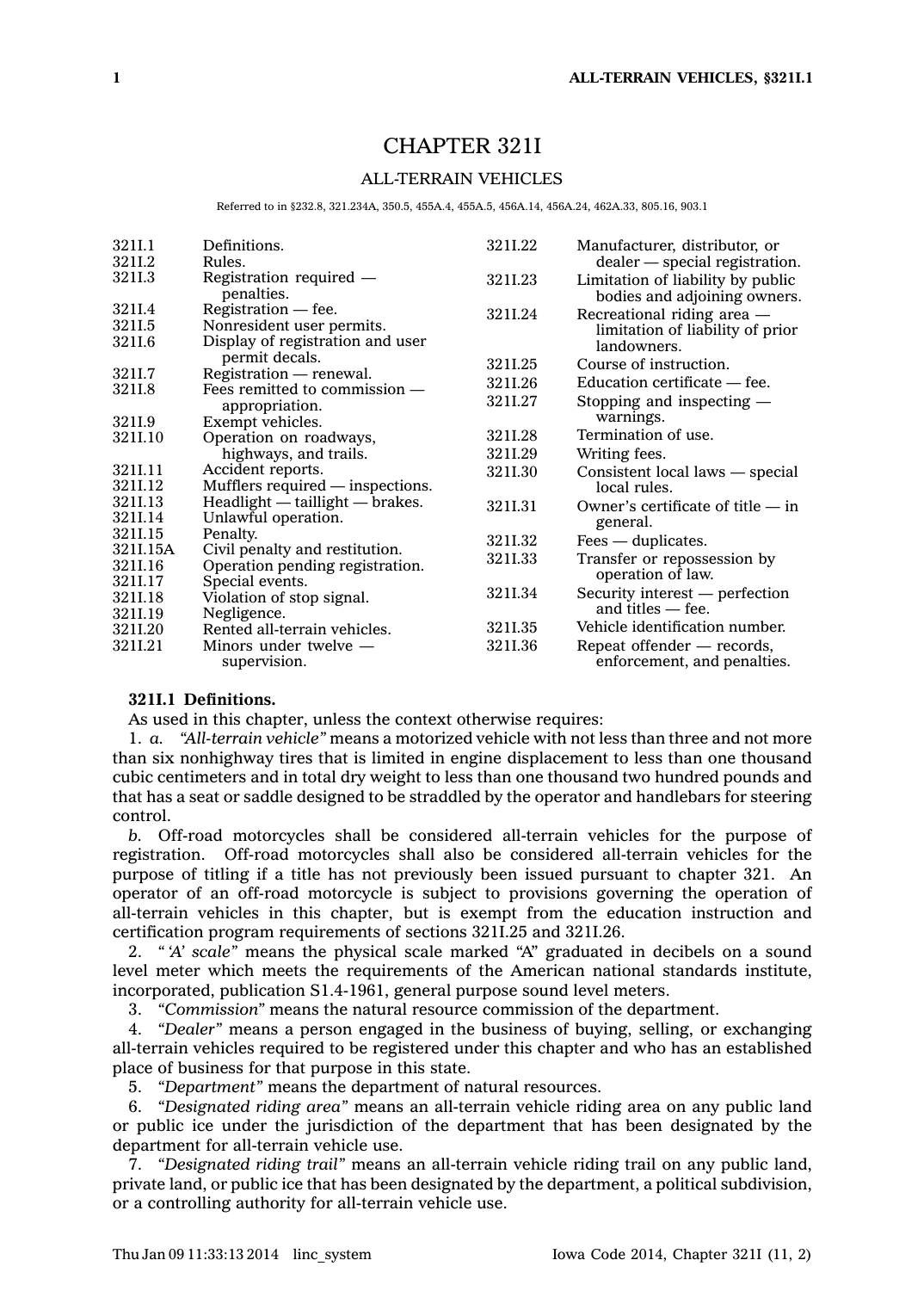### **§321I.1, ALL-TERRAIN VEHICLES 2**

8. *"Director"* means the director of the department.

9. *"Direct supervision"* means to provide supervision of another person while maintaining visual and verbal contact at all times.

10. *"Distributor"* means <sup>a</sup> person, resident or nonresident, who sells or distributes all-terrain vehicles to all-terrain vehicle dealers in this state or who maintains distributor representatives.

11. *"Education certificate"* means an all-terrain vehicle education certificate, approved by the commission, which is issued to <sup>a</sup> qualified applicant who is twelve years of age or older.

12. *"Established place of business"* means the place actually occupied either continuously or at regular periods by <sup>a</sup> dealer or manufacturer where the books and records are kept and the dealer's or manufacturer's business is primarily transacted.

13. *"Manufacturer"* means <sup>a</sup> person engaged in the business of constructing or assembling all-terrain vehicles required to be registered under this chapter and who has an established place of business for that purpose in this state.

14. *"Nonambulatory person"* means an individual with paralysis of the lower half of the body with the involvement of both legs, usually caused by disease of or injury to the spinal cord, or caused by the loss of both legs or the loss of <sup>a</sup> part of both legs.

15. *"Nonresident"* means <sup>a</sup> person who is not <sup>a</sup> resident of this state.

16. *"Off-road motorcycle"* means <sup>a</sup> two-wheeled motor vehicle that has <sup>a</sup> seat or saddle designed to be straddled by the operator and handlebars for steering control and that is intended by the manufacturer for use on natural terrain. *"Off-road motorcycle"* includes <sup>a</sup> motorcycle that was originally issued <sup>a</sup> certificate of title and registered for highway use under chapter 321, but which contains design features that enable operation over natural terrain.

17. *a. "Off-road utility vehicle"* means <sup>a</sup> motorized vehicle with not less than four and not more than eight nonhighway tires or rubberized tracks that is limited in engine displacement to less than one thousand five hundred cubic centimeters and in total dry weight to not more than two thousand pounds and that has <sup>a</sup> seat that is of bucket or bench design, not intended to be straddled by the operator, and <sup>a</sup> steering wheel or control levers for control.

*b.* The operator of an off-road utility vehicle is subject to provisions governing the operation of all-terrain vehicles in section 321.234A, this chapter, and administrative rules, but is exempt from the education instruction and certification program requirements of sections 321I.25 and 321I.26. An operator of an off-road utility vehicle shall not operate the vehicle on <sup>a</sup> designated riding area or designated riding trail unless the department has posted signage indicating the riding area or trail is open to the operation of off-road utility vehicles. Off-road utility vehicles are subject to the dealer registration and titling requirements of this chapter. A motorized vehicle that was previously titled or is currently titled under chapter 321 shall not be registered or operated as an off-road utility vehicle.

18. *"Operate"* means to ride in or on, other than as <sup>a</sup> passenger, use, or control the operation of an all-terrain vehicle in any manner, whether or not the all-terrain vehicle is moving.

19. *"Operator"* means <sup>a</sup> person who operates or is in actual physical control of an all-terrain vehicle.

20. *"Owner"* means <sup>a</sup> person, other than <sup>a</sup> lienholder, having the property right in or title to an all-terrain vehicle. The term includes <sup>a</sup> person entitled to the use or possession of an all-terrain vehicle subject to an interest in another person, reserved or created by agreement and securing payment or performance of an obligation, but the term excludes <sup>a</sup> lessee under <sup>a</sup> lease not intended as security.

21. *"Person"* means an individual, partnership, firm, corporation, association, and the state, its agencies, and political subdivisions.

22. *"Public ice"* means any frozen, navigable waters within the territorial limits of this state and the frozen marginal river areas adjacent to this state, other than farm ponds, that are under the jurisdiction of the commission.

23. *"Public land"* means land owned by the federal government, the state, or political subdivisions of the state and land acquired or developed for public recreation pursuant to section 321I.8.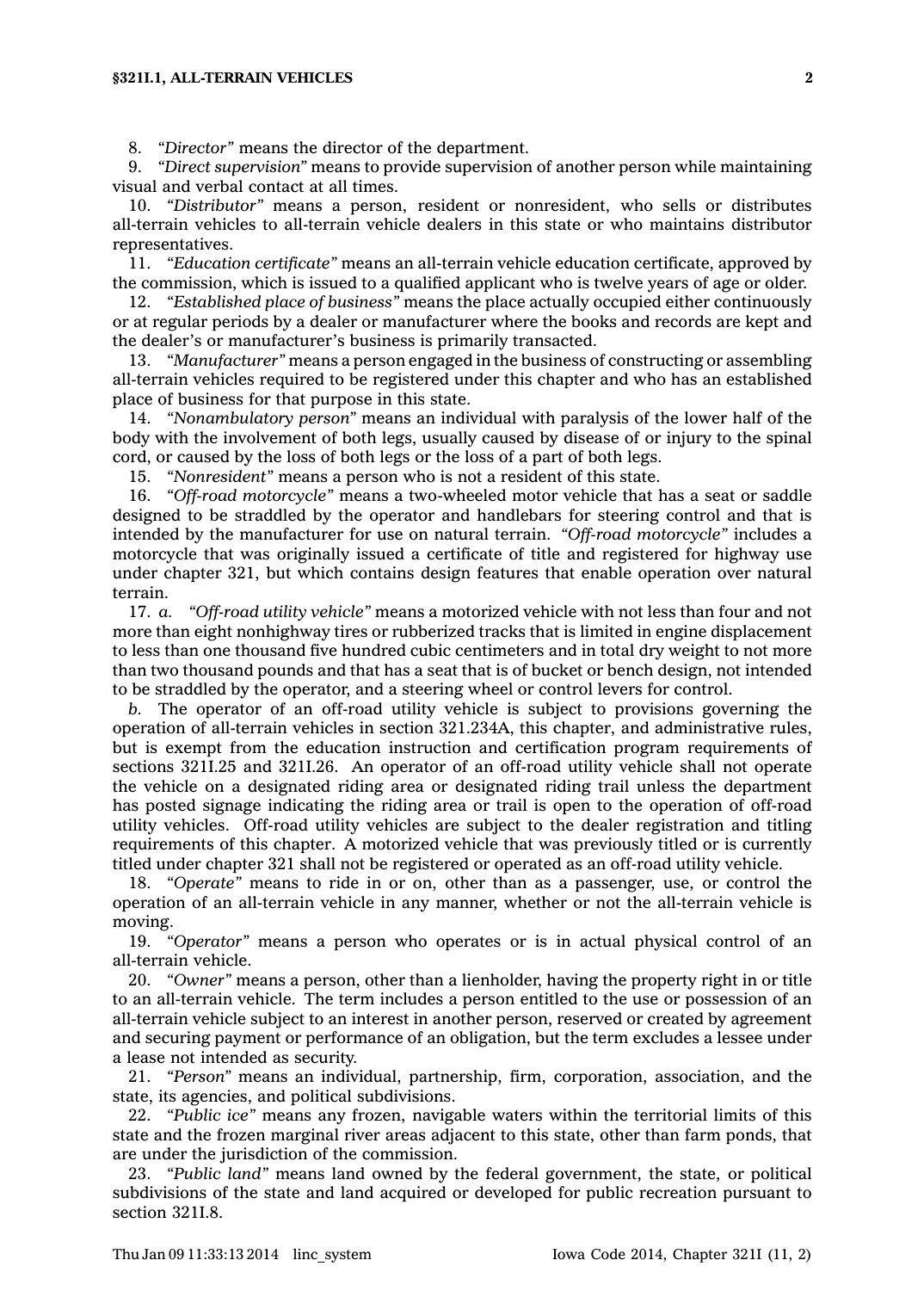24. *"Railroad right-of-way"* means the full width of property owned, leased, or subject to easement for railroad purposes and is not limited to those areas on which tracks are located. 25. *"Resident"* means as defined in section 483A.1A.

26. *"Roadway"* means that portion of <sup>a</sup> highway improved, designed, or ordinarily used for vehicular travel.

27. *"Snowmobile"* means the same as defined in section 321G.1.

28. *"Special event"* means an organized race, exhibition, or demonstration of limited duration which is conducted on public land, public ice, or <sup>a</sup> designated riding trail under the jurisdiction of the commission according to <sup>a</sup> prearranged schedule and in which general public interest is manifested.

29. *"Street"* or *"highway"* means the entire width between property lines of every way or place of whatever nature when any part thereof is open to the use of the public, as <sup>a</sup> matter of right, for purposes of vehicular travel, except in public areas in which the boundary shall be thirty-three feet each side of the center line of the roadway.

2004 Acts, ch 1132, §44; 2007 Acts, ch 141, §26, 27; 2009 Acts, ch 144, §6, 7; 2012 Acts, ch 1013, §3, 4; 2012 Acts, ch 1100, §31 – 34 Referred to in §321G.1, 322F.1

# **321I.2 Rules.**

1. The commission may adopt rules for the following purposes:

*a.* Registration and titling of all-terrain vehicles.

*b.* Use of all-terrain vehicles as far as game and fish resources or habitats are affected.

*c.* Use of all-terrain vehicles on public lands under the jurisdiction of the commission.

*d.* Use of all-terrain vehicles on any waters of the state under the jurisdiction of the commission, while the waters are frozen.

*e.* Establishment of <sup>a</sup> program of grants, subgrants, and contracts to be administered by the department for the development, maintenance, and operation of designated all-terrain vehicle riding areas and trails by political subdivisions and incorporated private organizations.

*f.* Issuance of education certificates.

*g.* Issuance of competition registrations and the participation of all-terrain vehicles so registered in special events.

*h.* Issuance of annual user permits for nonresidents and establishment of administrative fees for the issuance of the permits.

*i.* Establishment of a certified education course for the safe use and operation of all-terrain vehicles.

*j.* Certification of volunteer all-terrain vehicle education instructors.

2. In adopting the rules, consideration shall be given to the need to protect the environment and the public health, safety, and welfare; to protect private property, public parks, and other public lands; to protect wildlife and wildlife habitat; and to promote uniformity of rules relating to the use, operation, and equipment of all-terrain vehicles. The rules shall be in conformance with chapter 17A.

2004 Acts, ch 1132, §45; 2005 Acts, ch 20, §8; 2008 Acts, ch 1161, §3; 2009 Acts, ch 144, §8 – 10; 2012 Acts, ch 1100, §35

Referred to in §321I.25, 321I.26

# **321I.3 Registration required — penalties.**

1. Each all-terrain vehicle used on public land, public ice, or <sup>a</sup> designated riding trail of this state shall be currently registered. A person shall not operate, maintain, or give permission for the operation or maintenance of an all-terrain vehicle on public land, public ice, or <sup>a</sup> designated riding trail unless the all-terrain vehicle is registered in accordance with this chapter or applicable federal laws or in accordance with an approved numbering system of another state and the evidence of registration is in full force and effect. An all-terrain vehicle registered in another state must also be issued <sup>a</sup> user permit in this state in accordance with this chapter.

2. A violation of subsection 1 is punishable as <sup>a</sup> scheduled violation under section 805.8B,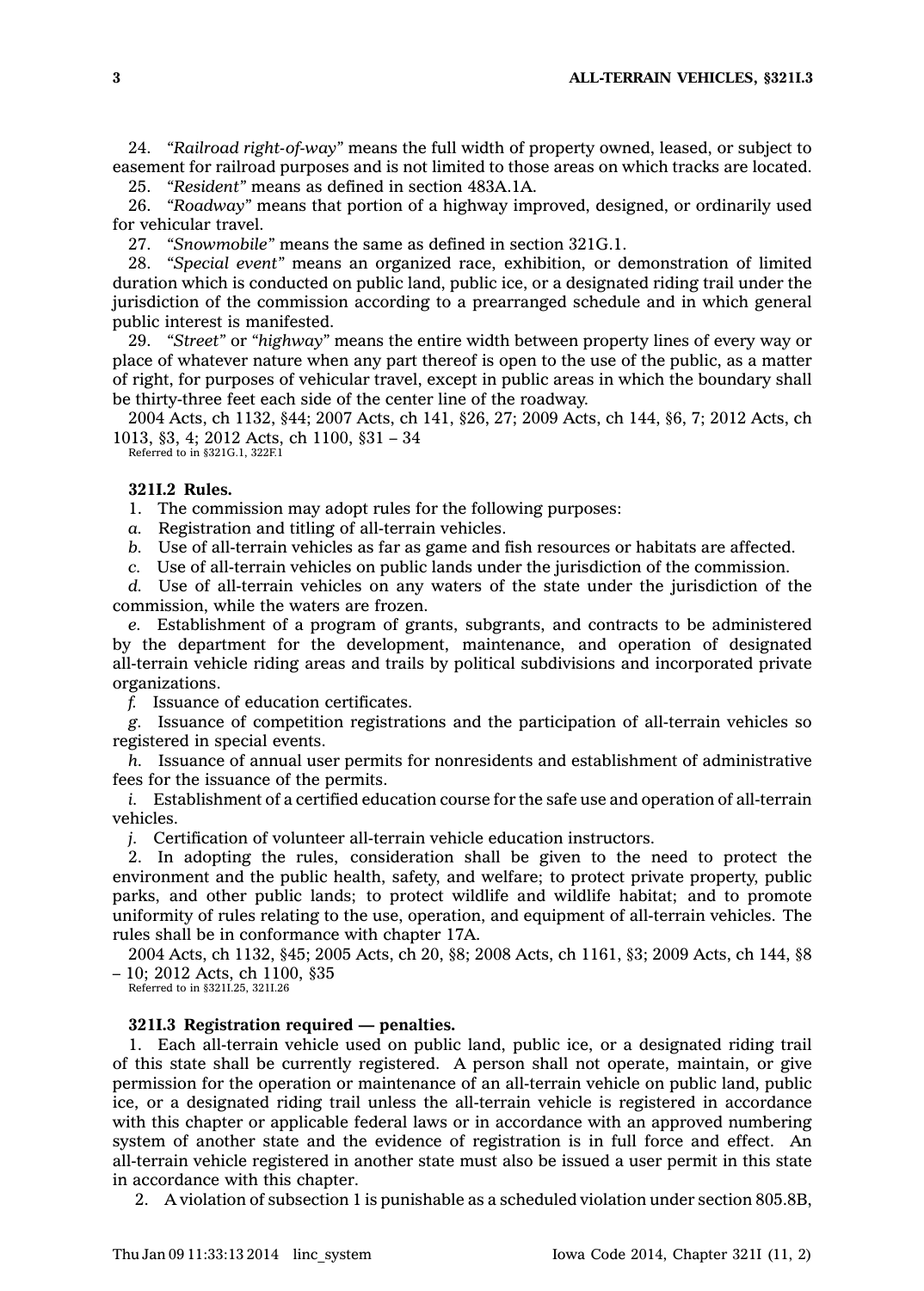subsection 2A, paragraph *"a"*. When the scheduled fine is paid, the violator shall submit proof to the department that <sup>a</sup> valid registration or user permit has been obtained by providing <sup>a</sup> copy of the registration or user permit to the department within thirty days of the date the fine is paid. A person who violates this subsection is guilty of <sup>a</sup> simple misdemeanor.

2004 Acts, ch 1132, §46; 2005 Acts, ch 3, §62; 2007 Acts, ch 141, §28; 2012 Acts, ch 1100, §36

Referred to in §805.8B(2Aa)

### **321I.4 Registration — fee.**

1. The owner of each all-terrain vehicle required to be registered shall register it annually with the department through <sup>a</sup> county recorder. The department shall develop and maintain an electronic system for the registration of all-terrain vehicles pursuant to this chapter. The department shall establish forms and procedures as necessary for the registration of all-terrain vehicles.

2. The owner of the all-terrain vehicle shall file an application for registration with the department through the county recorder of the county of residence, or in the case of <sup>a</sup> nonresident owner, in the county of primary use, in the manner established by the commission. The application shall be completed by the owner and shall be accompanied by <sup>a</sup> fee of fifteen dollars and <sup>a</sup> writing fee as provided in section 321I.29. An all-terrain vehicle shall not be registered by the county recorder until the county recorder is presented with receipts, bills of sale, or other satisfactory evidence that the sales or use tax has been paid for the purchase of the all-terrain vehicle or that the owner is exempt from paying the tax. An all-terrain vehicle that has an expired registration certificate from another state may be registered in this state upon proper application, payment of all applicable registration and writing fees, and payment of <sup>a</sup> penalty of five dollars.

3. Upon receipt of the application in approved form accompanied by the required fees, the county recorder shall issue to the applicant <sup>a</sup> registration certificate and registration decal. The registration decal shall be displayed on the all-terrain vehicle as provided in section 321I.6. The registration certificate shall be carried either in the all-terrain vehicle or on the person of the operator of the all-terrain vehicle when in use. The operator of an all-terrain vehicle shall exhibit the registration certificate to <sup>a</sup> peace officer upon request, to <sup>a</sup> person injured in an accident involving an all-terrain vehicle, to the owner or operator of another all-terrain vehicle or the owner of personal or real property when the all-terrain vehicle is involved in <sup>a</sup> collision or accident of any nature with another all-terrain vehicle or the property of another person, or to the property owner or tenant when the all-terrain vehicle is being operated on private property without permission from the property owner or tenant.

2004 Acts, ch 1132, §47, 97; 2007 Acts, ch 141, §29; 2012 Acts, ch 1100, §37 Referred to in §331.602, 331.605

### **321I.5 Nonresident user permits.**

1. A nonresident wishing to operate an all-terrain vehicle, other than an all-terrain vehicle registered pursuant to this chapter, on public land, public ice, or <sup>a</sup> designated riding trail of this state shall obtain <sup>a</sup> user permit from the department. A user permit shall be issued for use on only one all-terrain vehicle and is not transferable. A user permit shall be valid for the calendar year or time period specified in the permit.

2. A county recorder or <sup>a</sup> license agent designated by the director pursuant to section 483A.11 may issue user permits. The fee for <sup>a</sup> user permit shall be fifteen dollars plus an administrative fee established by the commission. A county recorder or <sup>a</sup> license agent shall retain <sup>a</sup> writing fee from the sale of each user permit as provided in section 321I.29.

2004 Acts, ch 1132, §48; 2007 Acts, ch 141, §30; 2012 Acts, ch 1100, §38 Referred to in §321I.8, 331.602, 331.605

#### **321I.6 Display of registration and user permit decals.**

The owner shall display the registration decal or nonresident user permit decal on an all-terrain vehicle in the manner prescribed by rules of the commission.

2004 Acts, ch 1132, §49; 2007 Acts, ch 141, §31

Referred to in §321I.4, 805.8B(2Ae) [P] For applicable scheduled fines, see §805.8B, subsection 2A, paragraph <sup>e</sup>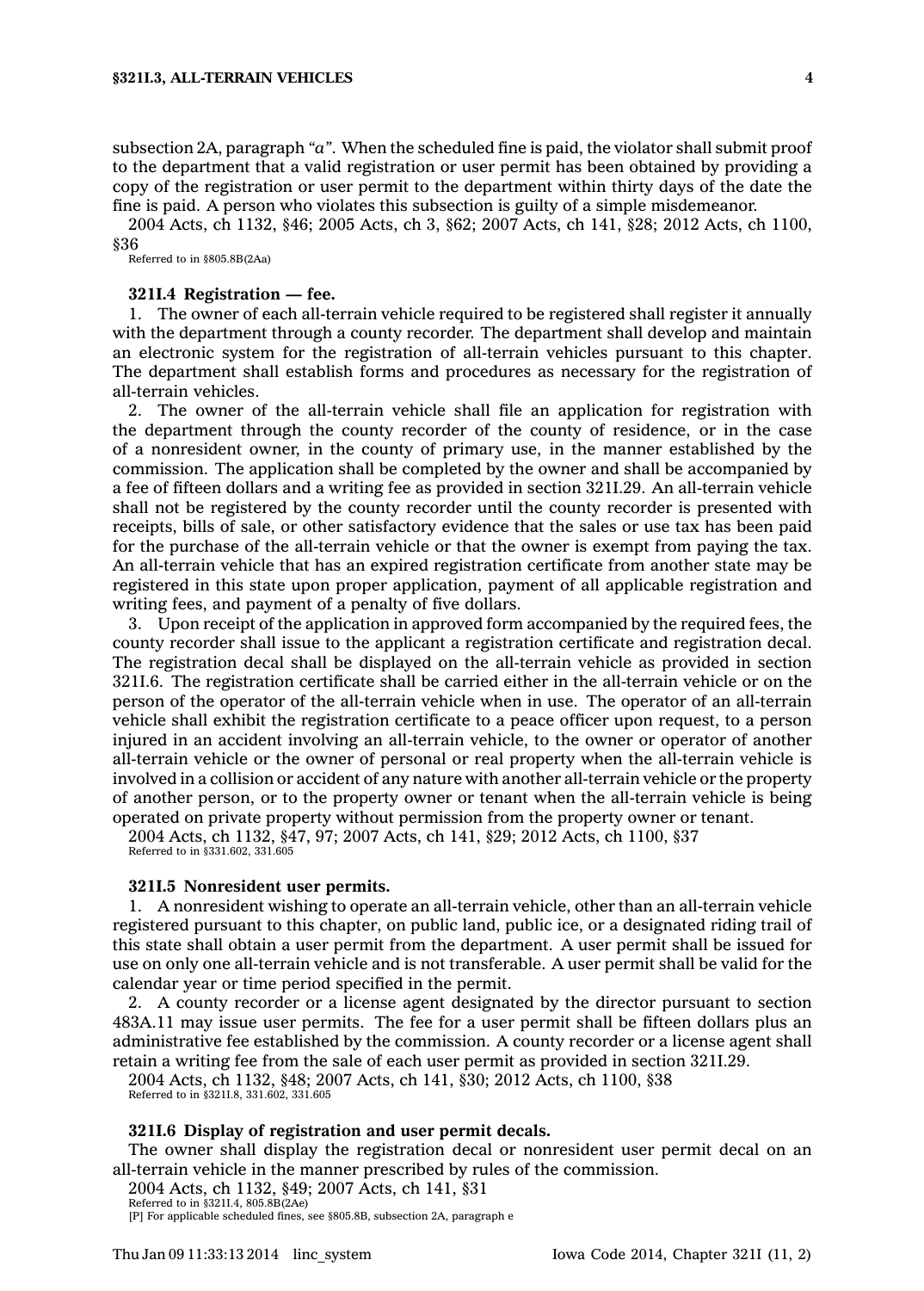### **321I.7 Registration — renewal.**

1. *a.* Every all-terrain vehicle registration certificate and registration decal issued expires at midnight December 31 unless sooner terminated or discontinued in accordance with this chapter or rules of the commission. After the first day of September each year, an unregistered all-terrain vehicle may be registered or <sup>a</sup> registration may be renewed for the subsequent year beginning January 1.

*b.* After the first day of September an unregistered all-terrain vehicle may be registered for the remainder of the current registration year and for the subsequent registration year in one transaction. The fee shall be five dollars for the remainder of the current year, in addition to the registration fee of fifteen dollars for the subsequent year beginning January 1, and <sup>a</sup> writing fee as provided in section 321I.29.

2. An expired all-terrain vehicle registration may be renewed for the same fee as if the owner is securing the original registration plus <sup>a</sup> penalty of five dollars and <sup>a</sup> writing fee as provided in section 321I.29.

3. Duplicate registrations may be issued by <sup>a</sup> county recorder or <sup>a</sup> license agent upon the payment of <sup>a</sup> five dollar fee plus <sup>a</sup> writing fee as provided in section 321I.29.

4. A motorcycle, as defined in section 321.1, subsection 40, paragraph *"a"*, may be registered as an all-terrain vehicle as provided in this section. A motorcycle registered as an all-terrain vehicle may participate in all programs established for all-terrain vehicles under this chapter except for the education instruction and certification program.

5. A county recorder or <sup>a</sup> license agent designated by the director pursuant to section 483A.11 may issue all-terrain vehicle registration renewals electronically pursuant to rules adopted by the commission. The fee for <sup>a</sup> registration renewal issued using an electronic system is fifteen dollars plus an administrative fee established by the commission and <sup>a</sup> writing fee as provided in section 321I.29.

2004 Acts, ch 1132, §50; 2007 Acts, ch 141, §32; 2012 Acts, ch 1100, §39; 2012 Acts, ch 1138, §65

Referred to in §331.602

# **321I.8 Fees remitted to commission — appropriation.**

1. A county recorder or license agent shall remit to the commission the all-terrain vehicle fees collected by the recorder or license agent in the manner and time prescribed by the department.

2. The department shall remit the fees, including user fees collected pursuant to section 321I.5, to the treasurer of state, who shall place the money in <sup>a</sup> special all-terrain vehicle fund. The money is appropriated to the department for the all-terrain vehicle programs of the state. The programs shall include grants, subgrants, contracts, or cost-sharing of all-terrain vehicle programs with political subdivisions or incorporated private organizations or both in accordance with rules adopted by the commission. All-terrain vehicle fees may be used for the establishment, maintenance, and operation of all-terrain vehicle recreational riding areas through the awarding of grants administered by the department. All-terrain vehicle recreational riding areas established, maintained, or operated by the use of such grants shall not be operated for profit. All programs using cost-sharing, grants, subgrants, or contracts shall establish and implement an education instruction program either singly or in cooperation with other all-terrain vehicle programs. All-terrain vehicle fees may be used to support all-terrain vehicle programs on <sup>a</sup> usage basis. At least fifty percent of the special fund shall be available for political subdivisions or incorporated private organizations or both. Moneys from the special fund not used by the political subdivisions or incorporated private organizations or both shall remain in the fund and may be used by the department for the administration of the all-terrain vehicle programs. Notwithstanding section 8.33, moneys in the special fund shall not revert to the general fund of the state at the end of <sup>a</sup> fiscal year. Notwithstanding section 12C.7, subsection 2, interest or earnings on moneys in the special fund shall remain in the fund.

2004 Acts, ch 1132, §51; 2007 Acts, ch 141, §33; 2012 Acts, ch 1100, §40 Referred to in §321I.1, 321I.15A, 321I.17, 321I.32, 321I.34, 331.427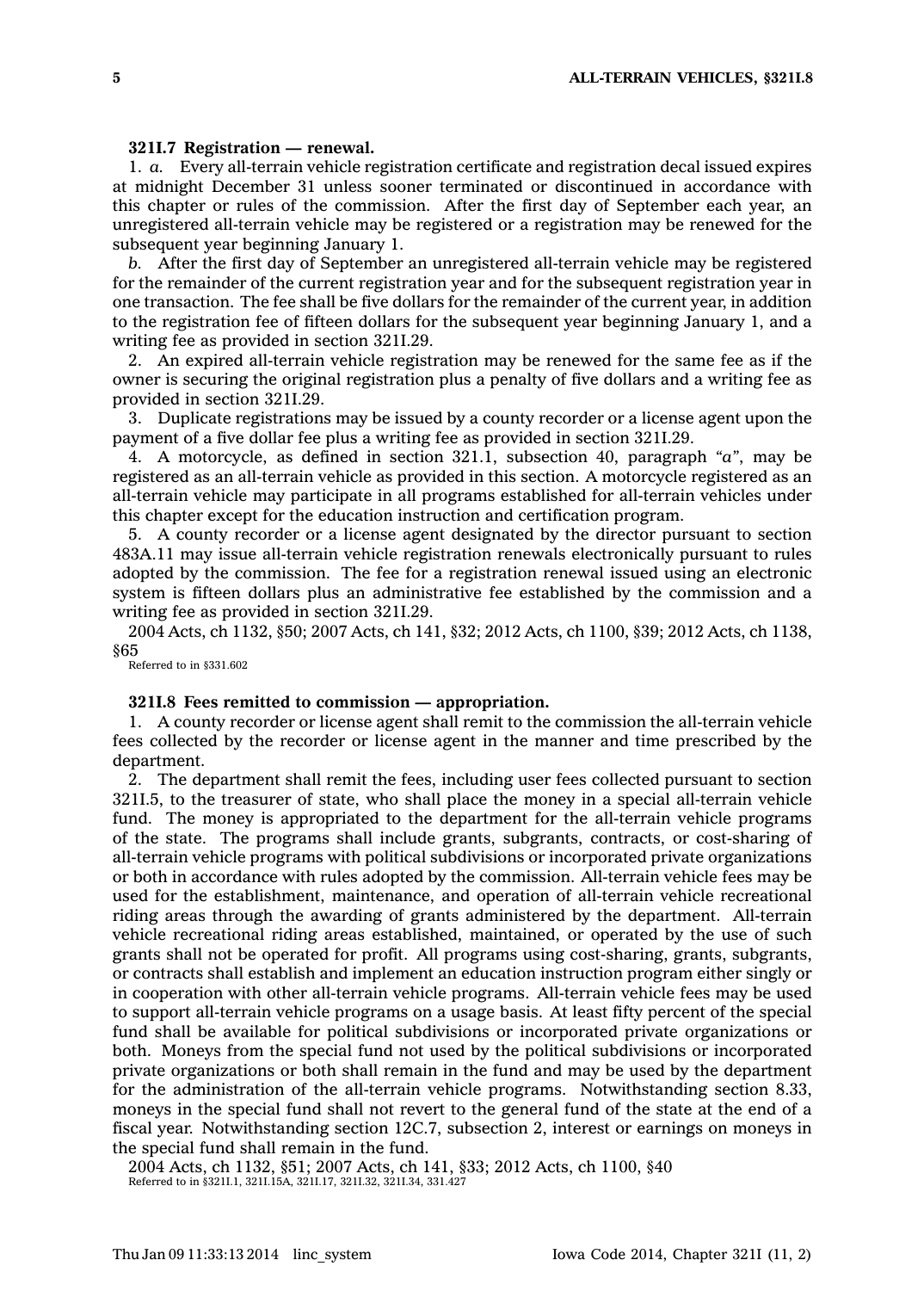### **321I.9 Exempt vehicles.**

Registration shall not be required for the following described all-terrain vehicles:

1. All-terrain vehicles owned by the United States, this state, or another state, or by <sup>a</sup> governmental subdivision thereof, and used for enforcement, search and rescue, or official research and studies, but not for recreational or commercial purposes.

2. All-terrain vehicles used in accordance with section 321.234A, subsection 1, paragraph *"a"*.

3. All-terrain vehicles used exclusively as farm implements.

2004 Acts, ch 1132, §52; 2007 Acts, ch 141, §34; 2012 Acts, ch 1100, §41

## **321I.10 Operation on roadways, highways, and trails.**

1. A person shall not operate an all-terrain vehicle or off-road utility vehicle upon roadways or highways except as provided in section 321.234A and this section.

2. A registered all-terrain vehicle or off-road utility vehicle may be operated on the roadways of that portion of county highways designated by the county board of supervisors for such use during <sup>a</sup> specified period. The county board of supervisors shall evaluate the traffic conditions on all county highways and designate roadways on which all-terrain vehicles or off-road utility vehicles may be operated for the specified period without unduly interfering with or constituting an undue hazard to conventional motor vehicle traffic. In designating such roadways, the board may authorize all-terrain vehicles and off-road utility vehicles to stop at service stations or convenience stores along <sup>a</sup> designated roadway.

3. Cities may designate streets under the jurisdiction of cities within their respective corporate limits which may be used for the operation of registered all-terrain vehicles or registered off-road utility vehicles. In designating such streets, the city may authorize all-terrain vehicles and off-road utility vehicles to stop at service stations or convenience stores along <sup>a</sup> designated street.

4. All-terrain vehicles shall not be operated on snowmobile trails except where designated by the controlling authority and the primary snowmobile trail sponsor.

5. The state department of transportation may issue <sup>a</sup> permit to <sup>a</sup> state agency, <sup>a</sup> county, or <sup>a</sup> city to allow an all-terrain vehicle trail to cross <sup>a</sup> primary highway. The trail crossing shall be part of an all-terrain vehicle trail designated by the state agency, county, or city. A permit shall be issued only if the crossing can be accomplished in <sup>a</sup> safe manner and allows for adequate sight distance for both motorists and all-terrain vehicle operators. The state department of transportation may adopt rules to administer this subsection.

2004 Acts, ch 1132, §53; 2004 Acts, ch 1175, §371; 2005 Acts, ch 20, §9; 2006 Acts, ch 1030, §37; 2009 Acts, ch 179, §125; 2010 Acts, ch 1186, §10

Referred to in §321.234A, 331.362, 805.8B(2Ab)

[P] For applicable scheduled fines, see §805.8B, subsection 2A, paragraph b

### **321I.11 Accident reports.**

If an all-terrain vehicle is involved in an accident resulting in injury or death to anyone or property damage amounting to one thousand five hundred dollars or more, either the operator or someone acting for the operator shall immediately notify the county sheriff or another law enforcement agency in the state. If the accident occurred on public land, public ice, or <sup>a</sup> designated riding trail under the jurisdiction of the commission, the operator shall file with the commission <sup>a</sup> report of the accident, within seventy-two hours, containing information as the commission may require. All other accidents shall be reported as required under section 321.266.

2004 Acts, ch 1132, §54; 2010 Acts, ch 1157, §3; 2011 Acts, ch 38, §22; 2012 Acts, ch 1100, §42

# **321I.12 Mufflers required — inspections.**

1. An all-terrain vehicle shall not be operated without suitable and effective muffling devices. An all-terrain vehicle shall comply with the sound level standards and testing procedures established by the society of automotive engineers under SAE J1287.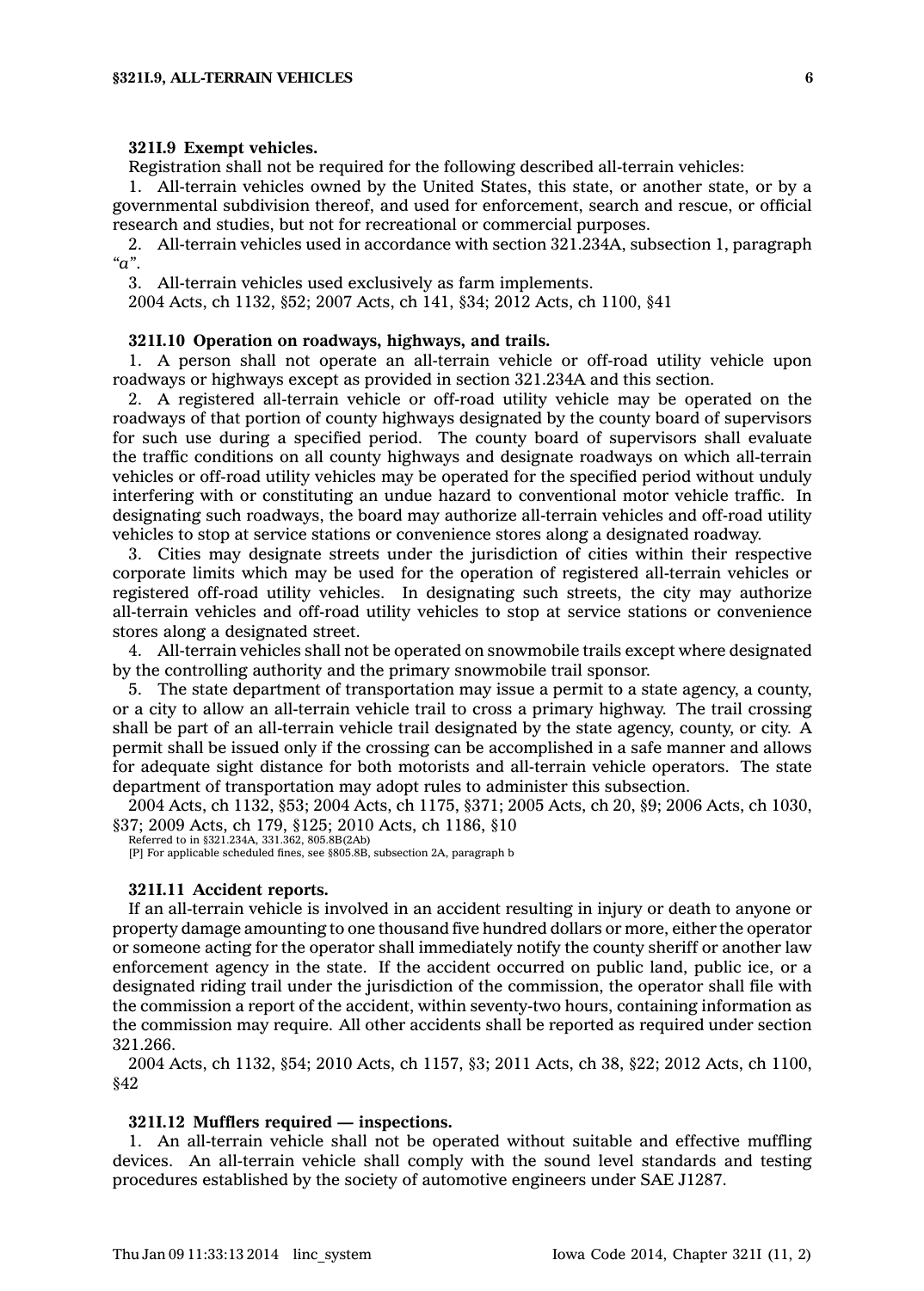2. The commission may adopt rules with respect to the inspection of all-terrain vehicles and testing of their mufflers.

2004 Acts, ch 1132, §55; 2007 Acts, ch 141, §35 Referred to in §805.8B(2Ab) [P] For applicable scheduled fines, see §805.8B, subsection 2A, paragraph b

# **321I.13 Headlight — taillight —brakes.**

Every all-terrain vehicle operated during the hours of darkness shall display <sup>a</sup> lighted headlight and taillight. Every all-terrain vehicle shall be equipped with brakes.

2004 Acts, ch 1132, §56; 2012 Acts, ch 1100, §43

Referred to in §805.8B(2Ac) [P] For applicable scheduled fines, see §805.8B, subsection 2A, paragraph <sup>c</sup>

### **321I.14 Unlawful operation.**

1. A person shall not drive or operate an all-terrain vehicle:

*a.* At <sup>a</sup> rate of speed greater than reasonable or proper under all existing circumstances.

*b.* In <sup>a</sup> careless, reckless, or negligent manner so as to endanger the person or property of another or to cause injury or damage thereto.

*c.* While under the influence of intoxicating liquor or narcotics or habit-forming drugs.

*d.* Without <sup>a</sup> lighted headlight and taillight from sunset to sunrise and at such other times when conditions provide insufficient lighting to render clearly discernible persons and vehicles at <sup>a</sup> distance of five hundred feet ahead.

*e.* In any tree nursery or planting in <sup>a</sup> manner which damages or destroys growing stock.

*f.* On any public land, public ice, or designated riding trail, in violation of official signs of the commission prohibiting such operation in the interest of safety for persons, property, or the environment. Any officer appointed by the commission may post an official sign in an emergency for the protection of persons, property, or the environment.

*g.* In any park, wildlife area, preserve, refuge, game management area, or any portion of <sup>a</sup> meandered stream, or any portion of the bed of <sup>a</sup> nonmeandered stream which has been identified as <sup>a</sup> navigable stream or river by rule adopted by the department and which is covered by water, except on designated riding areas and designated riding trails. This paragraph does not prohibit the use of ford crossings of public roads or any other ford crossing when used for agricultural purposes; the operation of construction vehicles engaged in lawful construction, repair, or maintenance in <sup>a</sup> streambed; or the operation of all-terrain vehicles on ice.

*h.* Upon an operating railroad right-of-way. An all-terrain vehicle may be driven directly across <sup>a</sup> railroad right-of-way only at an established crossing and, notwithstanding any other provisions of law, may, if necessary, use the improved portion of the established crossing after yielding to all oncoming traffic. This paragraph does not apply to <sup>a</sup> law enforcement officer or railroad employee in the lawful discharge of the officer's or employee's duties or to an employee of <sup>a</sup> utility with authority to enter upon the railroad right-of-way in the lawful performance of the employee's duties.

2. A person shall not operate or ride an all-terrain vehicle with <sup>a</sup> firearm in the person's possession unless it is unloaded and enclosed in <sup>a</sup> carrying case. However, <sup>a</sup> nonambulatory person may carry an uncased and unloaded firearm while operating or riding an all-terrain vehicle.

3. *a.* A person shall not operate an all-terrain vehicle with more persons on the vehicle than it was designed to carry.

*b.* Paragraph *"a"* does not apply to <sup>a</sup> person who operates an all-terrain vehicle as part of <sup>a</sup> farm operation as defined in section 352.2.

4. A person shall not operate an off-road utility vehicle on <sup>a</sup> designated riding area or designated riding trail unless the riding area or trail is signed by the department as open to off-road utility vehicle operation.

5. A person shall not operate <sup>a</sup> vehicle other than an all-terrain vehicle on <sup>a</sup> designated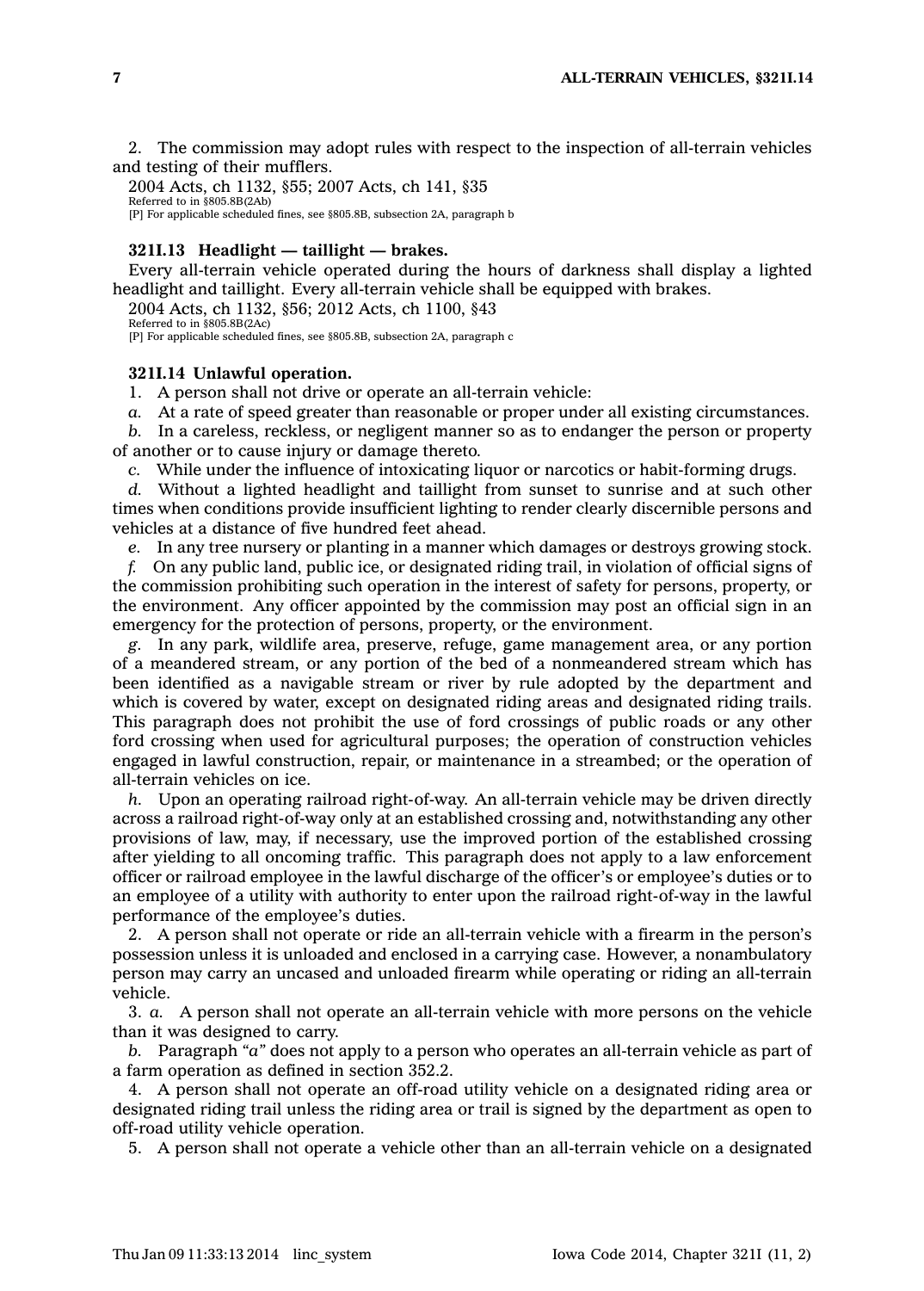riding area or designated riding trail unless the riding area or trail is signed by the department as open to such other use.

2004 Acts, ch 1132, §57; 2007 Acts, ch 141, §36, 37; 2008 Acts, ch 1161, §4; 2012 Acts, ch 1100, §44

Referred to in §321I.15A, 805.8B(2Ab)

[P] For applicable scheduled fines, see §805.8B, subsection 2A, paragraph b

### **321I.15 Penalty.**

1. A person who violates this chapter or <sup>a</sup> rule of the commission or director of transportation is guilty of <sup>a</sup> simple misdemeanor.

2. Chapter 232 shall have no application in the prosecution of offenses which are committed in violation of this chapter, and which constitute simple misdemeanors.

2004 Acts, ch 1132, §58; 2010 Acts, ch 1061, §180

Referred to in §321I.15A

### **321I.15A Civil penalty and restitution.**

Upon conviction for <sup>a</sup> violation of section 321I.14, subsection 1, paragraph *"e"*, *"f"*, or *"g"*, the defendant, in addition to any other penalty including the criminal penalty provided in section 321I.15, shall be subject to civil remedies as follows:

1. *a.* The court may assess the defendant <sup>a</sup> civil penalty of two hundred fifty dollars. The civil penalty shall be deposited in the special all-terrain vehicle fund created pursuant to section 321I.8.

*b.* The court may order the defendant to pay restitution to the titleholder of land for damages caused by the defendant's violation, to the extent that the titleholder consents to joining the action, and the titleholder's damages are established at trial. If the titleholder is the state, the amount of restitution ordered to be paid by the court shall be deposited in the special all-terrain vehicle fund created pursuant to section 321I.8. If the titleholder is <sup>a</sup> governmental entity other than the state, the moneys shall be paid to the governmental entity for deposit in any fund or account from which moneys are used for the maintenance, repair, or improvement of the land where the damage occurred.

2. The attorney general or <sup>a</sup> county attorney who prosecutes the criminal violation shall execute the civil judgment, in cooperation with the commission, as any other civil judgment. 2008 Acts, ch 1161, §5

### **321I.16 Operation pending registration.**

The commission shall furnish all-terrain vehicle dealers with pasteboard cards bearing the words "registration applied for" and space for the date of purchase. An unregistered all-terrain vehicle sold by <sup>a</sup> dealer shall bear one of these cards which entitles the purchaser to operate it for forty-five days immediately following the purchase. The purchaser of <sup>a</sup> registered all-terrain vehicle may operate it for forty-five days immediately following the purchase without having completed <sup>a</sup> transfer of registration. An all-terrain vehicle dealer shall make application and pay all registration and title fees if applicable on behalf of the purchaser of an all-terrain vehicle.

2004 Acts, ch 1132, §59; 2007 Acts, ch 141, §38

### **321I.17 Special events.**

The department may authorize the holding of organized special events as defined in this chapter within this state. The department shall adopt rules relating to the conduct of special events held under department permits and designating the equipment and facilities necessary for the safe operation of all-terrain vehicles, off-road motorcycles, and off-road utility vehicles and for the safety of operators, participants, and observers in the special events. A special event may require an entrance fee set by the organizer of the special event. The department may require that part of the entrance fee be credited to pay costs of all-terrain vehicle programs authorized pursuant to section 321I.8. At least thirty days before the scheduled date of <sup>a</sup> special event in this state, an application shall be filed with the department for authorization to conduct the special event. The application shall set forth the date, time, and location of the proposed special event and any other information the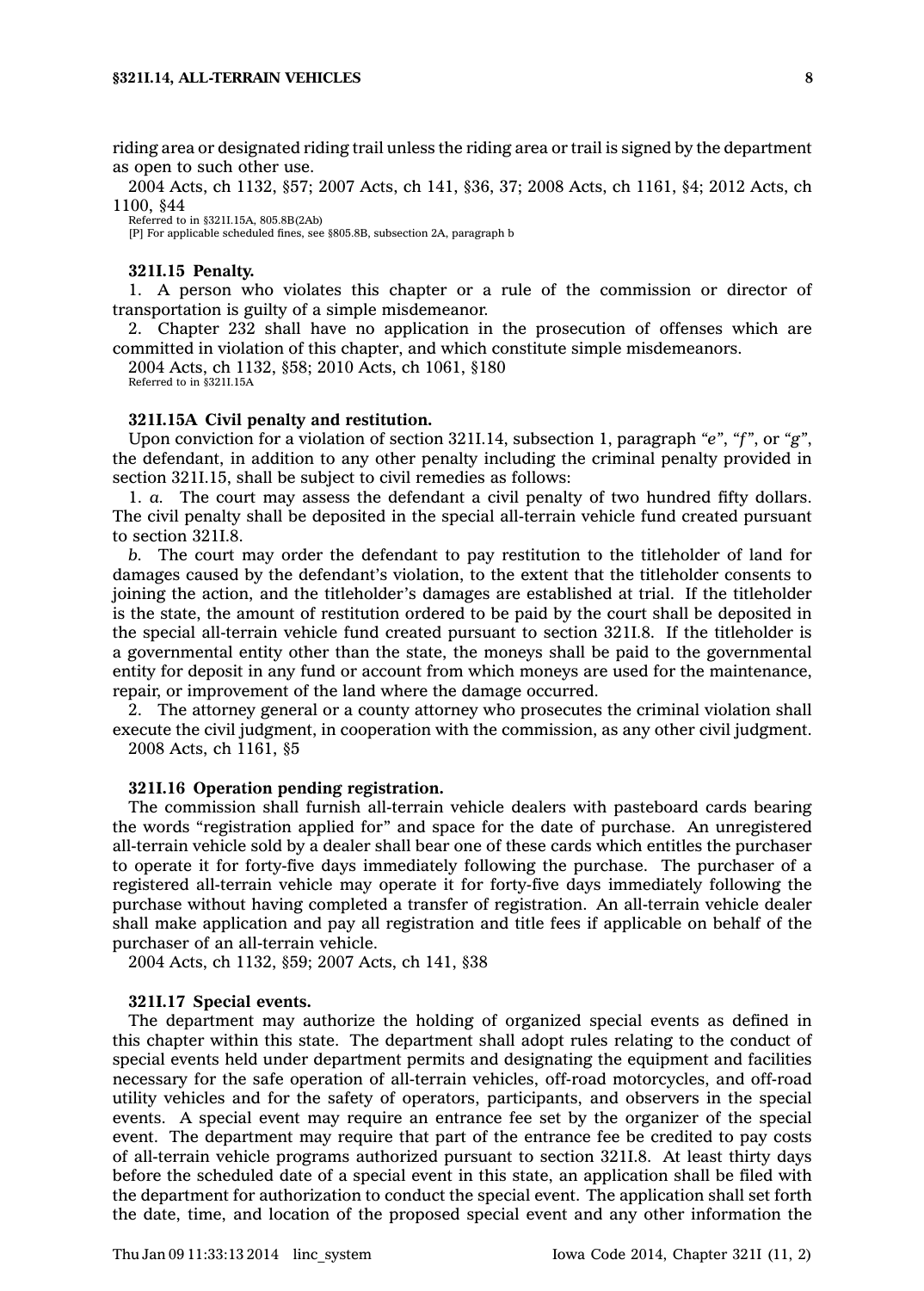department requires. The special event shall not be conducted without written authorization of the department.

2004 Acts, ch 1132, §60; 2012 Acts, ch 1100, §45

# **321I.18 Violation of stop signal.**

A person who has received <sup>a</sup> visual or audible signal from <sup>a</sup> peace officer to come to <sup>a</sup> stop shall not operate an all-terrain vehicle in willful or wanton disregard of the signal, interfere with or endanger the officer or any other person or vehicle, increase speed, or attempt to flee or elude the officer.

2004 Acts, ch 1132, §61; 2012 Acts, ch 1100, §46 Referred to in §805.8B(2Af) [P] For applicable scheduled fines, see §805.8B, subsection 2A, paragraph f

#### **321I.19 Negligence.**

The owner and operator of an all-terrain vehicle are liable for any injury or damage occasioned by the negligent operation of the all-terrain vehicle. The owner of an all-terrain vehicle shall be liable for any such injury or damage only if the owner was the operator of the all-terrain vehicle at the time the injury or damage occurred or if the operator had the owner's consent to operate the all-terrain vehicle at the time the injury or damage occurred.

2004 Acts, ch 1132, §62

# **321I.20 Rented all-terrain vehicles.**

1. The owner of <sup>a</sup> rented all-terrain vehicle shall keep <sup>a</sup> record of the name and address of each person renting the all-terrain vehicle, its registration certificate, the departure date and time, and the expected time of return. The records shall be preserved for six months.

2. The owner of an all-terrain vehicle operated for hire shall not permit the use or operation of <sup>a</sup> rented all-terrain vehicle unless it has been provided with all equipment required by this chapter or rules of the commission or the director of transportation, properly installed and in good working order.

2004 Acts, ch 1132, §63; 2007 Acts, ch 141, §39 Referred to in §805.8B(2Ad) [P] For applicable scheduled fines, see §805.8B, subsection 2A, paragraph d

#### **321I.21 Minors under twelve — supervision.**

A person under twelve years of age shall not operate an all-terrain vehicle, including an off-road motorcycle, on <sup>a</sup> designated riding area or designated riding trail or on public land or public ice unless one of the following applies:

1. The person is taking <sup>a</sup> prescribed education training course and the operation is under the direct supervision of <sup>a</sup> certified all-terrain vehicle education instructor.

2. The operation is under the direct supervision of <sup>a</sup> responsible parent or guardian of at least eighteen years of age who is experienced in all-terrain vehicle operation or off-road motorcycle operation and who possesses <sup>a</sup> valid driver's license as defined in section 321.1.

2004 Acts, ch 1132, §64; 2007 Acts, ch 141, §40; 2012 Acts, ch 1100, §47, 48 Referred to in §805.8B(2Ag)

[P] For applicable scheduled fine, see §805.8B, subsection 2A, paragraph g

# **321I.22 Manufacturer, distributor, or dealer — special registration.**

1. A manufacturer, distributor, or dealer owning an all-terrain vehicle required to be registered under this chapter may operate the all-terrain vehicle for purposes of transporting, testing, demonstrating, or selling it without the all-terrain vehicle being registered, except that <sup>a</sup> special registration decal issued to the owner as provided in this chapter shall be displayed on the all-terrain vehicle in the manner prescribed by rules of the commission. The special registration decal shall not be used on an all-terrain vehicle offered for hire or for any work or service performed by <sup>a</sup> manufacturer, distributor, or dealer.

2. Every manufacturer, distributor, or dealer shall register with the department by making application to the commission, upon forms prescribed by the commission, for <sup>a</sup> special registration certificate and decal. The applicant shall pay <sup>a</sup> registration fee of forty-five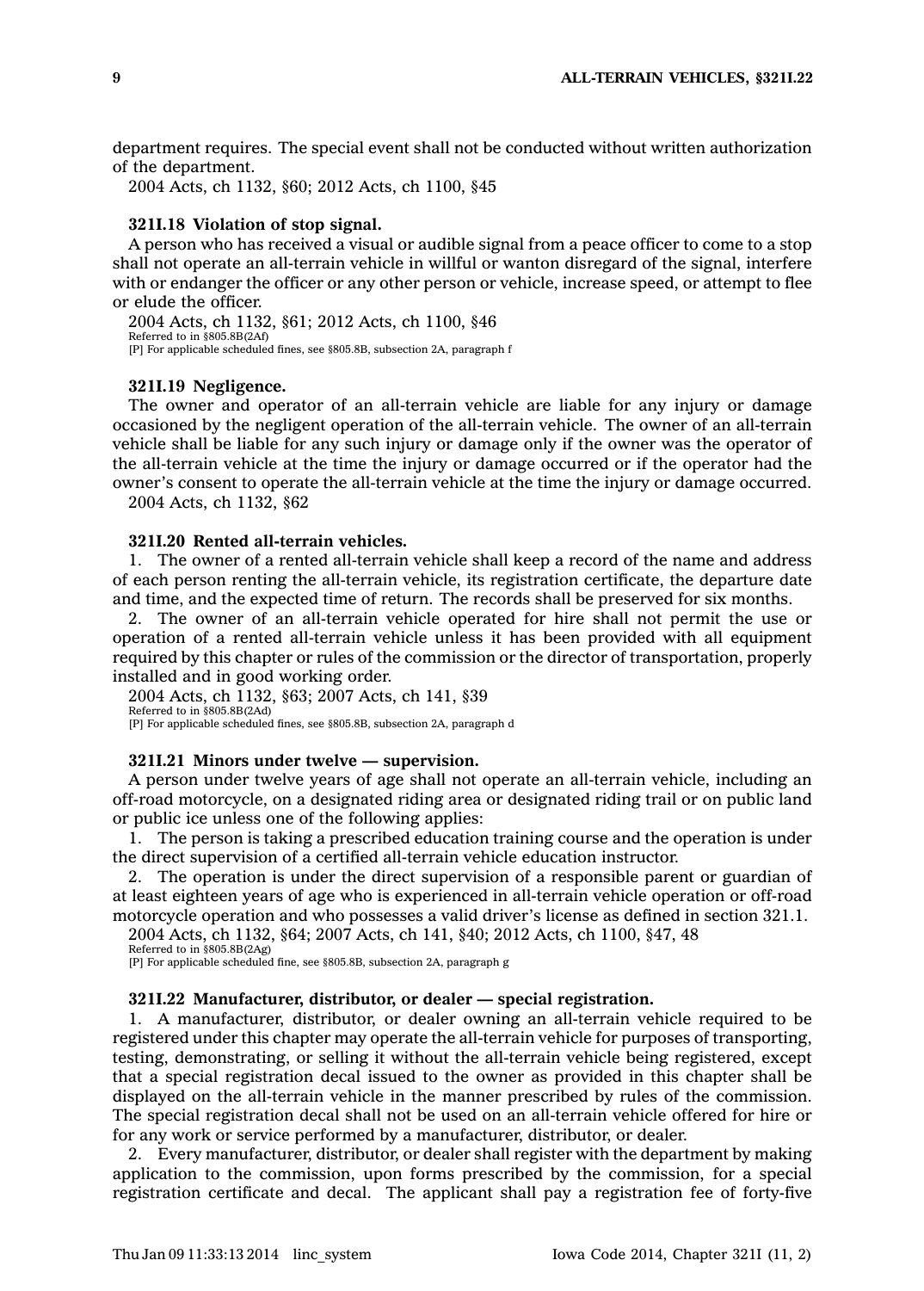### **§321I.22, ALL-TERRAIN VEHICLES 10**

dollars and submit reasonable proof of the applicant's status as <sup>a</sup> bona fide manufacturer, distributor, or dealer as may be required by the commission.

3. The commission, upon granting an application, shall issue to the applicant <sup>a</sup> special registration certificate and decal. The special registration certificate shall contain the applicant's name, address, and general identification number; the word "manufacturer", "dealer", or "distributor"; and other information the commission prescribes.

4. The commission shall also issue duplicate special registration certificates and decals which shall have displayed thereon the general identification number assigned to the applicant. A county recorder may issue duplicate special registration certificates and decals electronically pursuant to rules adopted by the commission. The fee for each additional duplicate special registration certificate and decal shall be five dollars plus <sup>a</sup> writing fee.

5. Each special registration certificate issued under this section shall be for <sup>a</sup> period of three years and shall expire on December 31 of the renewal year. A new special registration certificate for the three-year renewal period may be obtained upon application to the commission and payment of the fee provided by law. A county recorder may issue special registration certificate renewals electronically pursuant to rules adopted by the commission.

6. If <sup>a</sup> manufacturer, distributor, or dealer has an established place of business in more than one location, the manufacturer, distributor, or dealer shall secure <sup>a</sup> separate and distinct special registration certificate and general identification number for each place of business.

7. A dealer shall make application and pay all registration and title fees if applicable on behalf of the purchaser of an all-terrain vehicle. If the registration has expired while in the dealer's possession, the purchaser may renew the registration for the same fee and writing fee as if the purchaser is securing the original registration.

8. Nothing in this section shall prohibit <sup>a</sup> dealer from obtaining <sup>a</sup> new registration and transfer of registration in the same manner as other purchasers.

9. The commission may adopt rules consistent with this chapter establishing minimum requirements for dealers. In adopting such rules, the commission shall consider the need to protect persons, property, and the environment and to promote uniformity of practices relating to the sale and use of all-terrain vehicles. The commission may also adopt rules providing for the suspension or revocation of <sup>a</sup> dealer's special registration certificate issued pursuant to this section.

2004 Acts, ch 1132, §65; 2007 Acts, ch 141, §41 – 45; 2009 Acts, ch 144, §11; 2010 Acts, ch 1069, §49; 2012 Acts, ch 1100, §49

Referred to in §331.602, 805.8B(2Ah)

[P] For applicable scheduled fine, see §805.8B, subsection 2A, paragraph h

# **321I.23 Limitation of liability by public bodies and adjoining owners.**

The state, its political subdivisions, and the owners or tenants of property adjoining public lands or the right-of-way of <sup>a</sup> public highway and their agents and employees owe no duty of care to keep the public lands, ditches, or land contiguous to <sup>a</sup> highway or roadway under the control of the state or <sup>a</sup> political subdivision safe for entry or use by persons operating an all-terrain vehicle, or to give any warning of <sup>a</sup> dangerous condition, use, structure, or activity on the premises to persons entering for such purposes, except in the case of willful or malicious failure to guard or warn against <sup>a</sup> dangerous condition, use, structure, or activity. The state, its political subdivisions, and the owners or tenants of property adjoining public lands or the right-of-way of <sup>a</sup> public highway and their agents and employees are not liable for actions taken to allow or facilitate the use of public lands, ditches, or land contiguous to <sup>a</sup> highway or roadway except in the case of <sup>a</sup> willful or malicious failure to guard or warn against <sup>a</sup> dangerous condition, use, structure, or activity.

This section does not create <sup>a</sup> duty of care or ground of liability on behalf of the state, its political subdivisions, or the owners or tenants of property adjoining public lands or the right-of-way of <sup>a</sup> public highway and their agents and employees for injury to persons or property in the operation of all-terrain vehicles in <sup>a</sup> ditch or on land contiguous to <sup>a</sup> highway or roadway under the control of the state or <sup>a</sup> political subdivision. The state, its political subdivisions, and the owners or tenants of property adjoining public lands or the right-of-way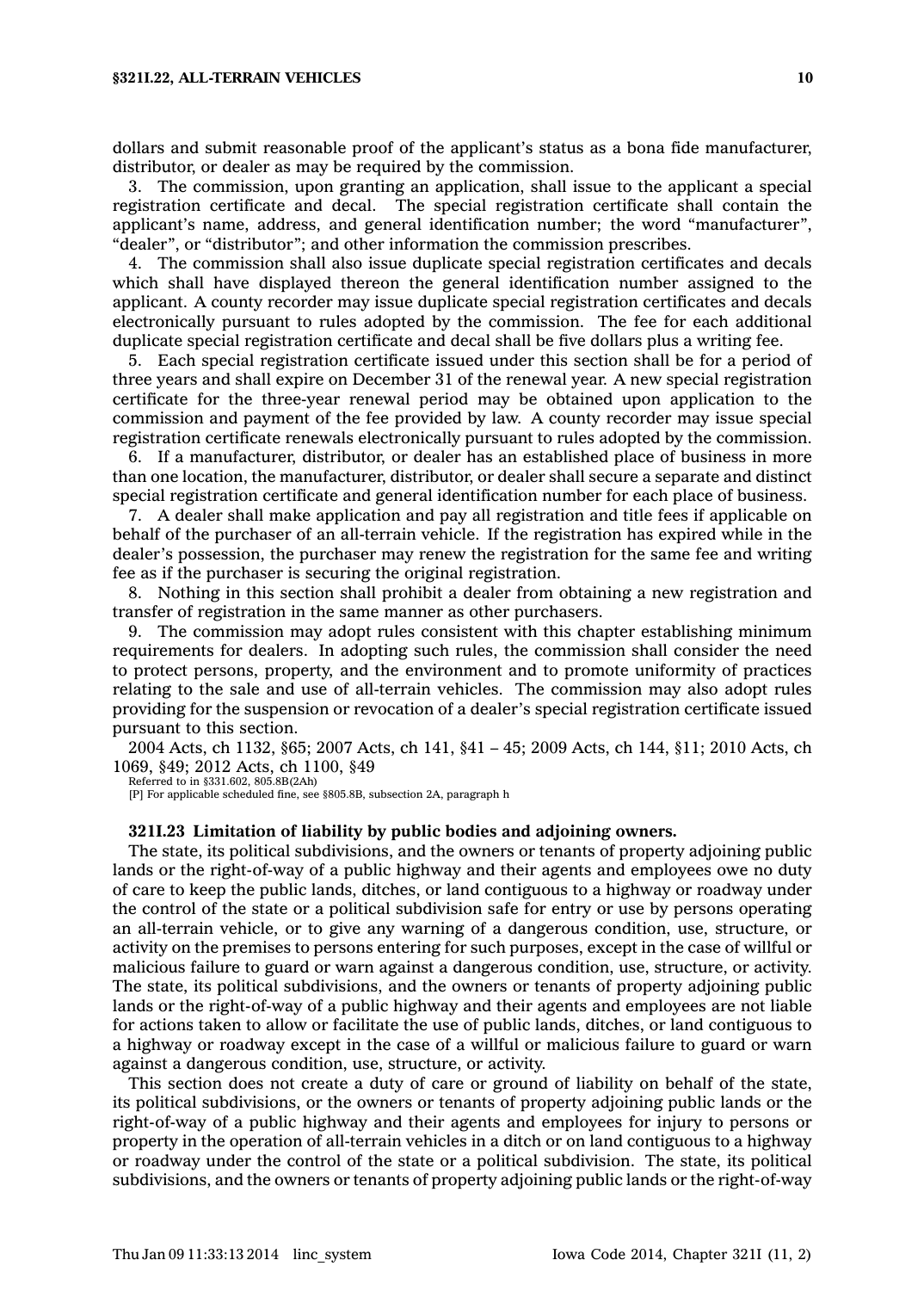of <sup>a</sup> public highway and their agents and employees are not liable for the operation of an all-terrain vehicle in violation of this chapter.

2004 Acts, ch 1132, §66

# **321I.24 Recreational riding area — limitation of liability of prior landowners.**

Prior owners of land on which an all-terrain vehicle recreational riding area is established, maintained, or operated owe no duty of care to keep the land safe for entry or use by persons operating an all-terrain vehicle or to give any warning of <sup>a</sup> dangerous condition, use, structure, or activity on such premises that would make the land unsafe for all-terrain vehicle usage.

2004 Acts, ch 1132, §67

# **321I.25 Course of instruction.**

1. The commission shall provide, by rules adopted pursuant to section 321I.2, for the establishment of certified courses of instruction to be conducted throughout the state for the safe use and operation of all-terrain vehicles. The curriculum shall include instruction in the lawful and safe use, operation, and equipping of all-terrain vehicles consistent with this chapter and rules adopted by the commission. The commission may establish <sup>a</sup> fee for the course which shall not exceed the actual cost of instruction minus moneys received by the department from education certificate fees under section 321I.26.

2. The commission may certify any experienced, qualified operator to be an instructor of <sup>a</sup> class established under subsection 1. Each instructor shall be at least eighteen years of age.

3. Upon completion of the course of instruction, the commission shall provide for the administration of either <sup>a</sup> written test or the demonstration of adequate riding skills to any student who wishes to qualify for an education certificate.

4. The commission shall provide education material relating to the operation of all-terrain vehicles for the use of nonpublic or public elementary and secondary schools in this state.

5. The department may develop requirements and standards for online education offerings. Only vendors who have entered into <sup>a</sup> memorandum of understanding with the department shall be permitted to offer an online course that results in the issuance of an education certificate approved by the commission. Vendors may charge for their courses and collect the education certificate fee required under section 321I.26, subsection 2, on behalf of the department as agreed to in the memorandum of understanding.

2004 Acts, ch 1132, §68; 2007 Acts, ch 141, §46; 2012 Acts, ch 1100, §50 Referred to in §321I.1

# **321I.26 Education certificate — fee.**

1. A person twelve years of age or older but less than eighteen years of age shall not operate an all-terrain vehicle on public land, public ice, <sup>a</sup> designated riding trail, or land purchased with all-terrain vehicle registration funds in this state without obtaining <sup>a</sup> valid education certificate approved by the department and having the certificate in the person's possession.

2. Upon successful completion of the course and payment of <sup>a</sup> fee of five dollars, <sup>a</sup> qualified applicant shall be issued an education certificate which is valid until the certificate is suspended or revoked by the director for <sup>a</sup> violation of <sup>a</sup> provision of this chapter or <sup>a</sup> rule adopted pursuant to this chapter.

3. Any person who is required to have an education certificate under this chapter and who has completed <sup>a</sup> course of instruction established under section 321I.2, subsection 1, paragraph *"i"*, including the successful passage of an examination which includes either <sup>a</sup> written test relating to such course of instruction or the demonstration of adequate riding skills, shall be considered qualified to receive an education certificate.

4. The certificate fees collected under this section shall be credited to the special all-terrain vehicle fund and shall be used for educational programs.

5. A valid all-terrain vehicle safety or education certificate or license issued by <sup>a</sup> governmental authority of another state shall be considered <sup>a</sup> valid certificate or license in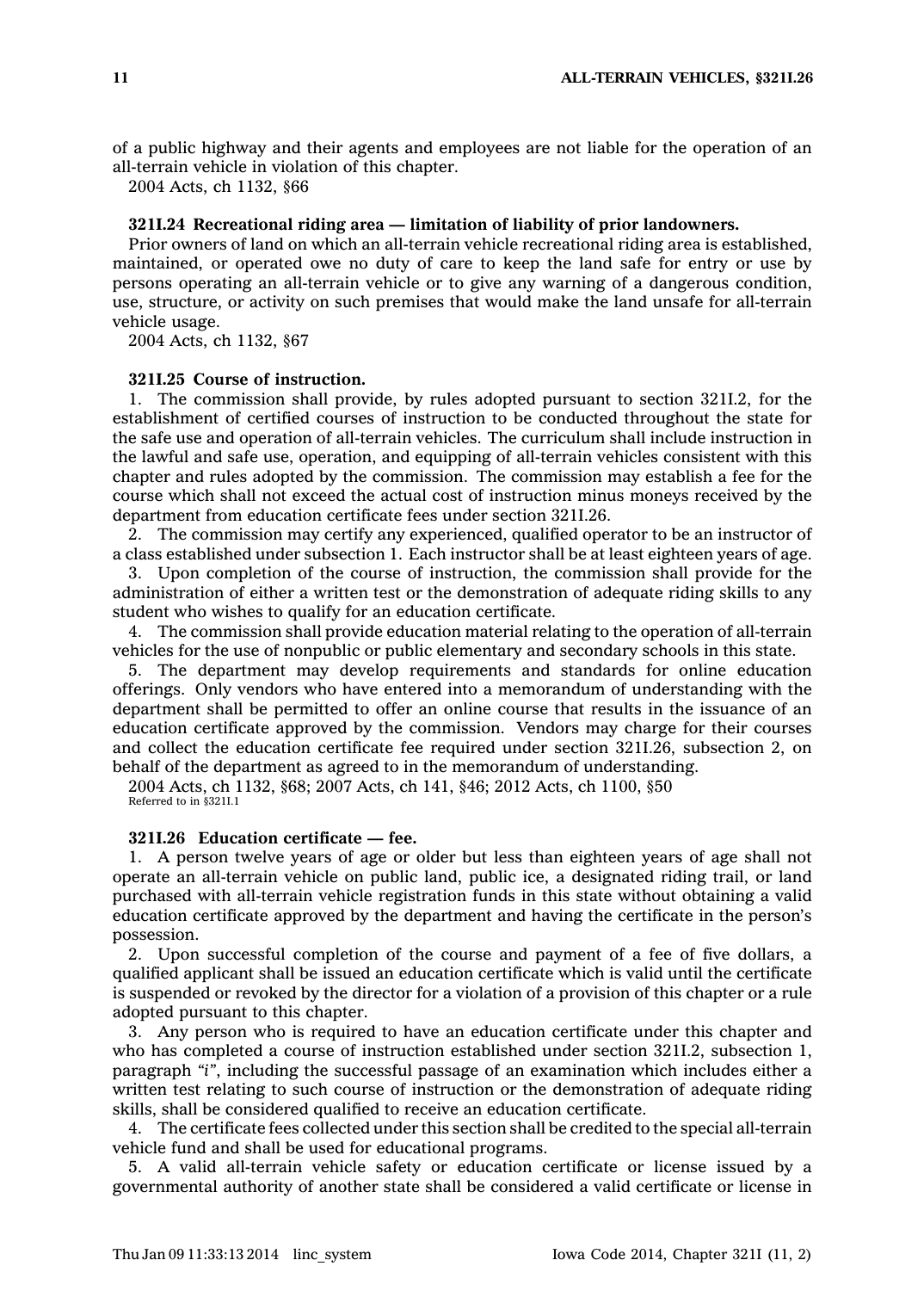this state if the certification or licensing requirements of the governmental authority are substantially the same as the requirements of this chapter as determined by the commission.

2004 Acts, ch 1132, §69; 2007 Acts, ch 141, §47; 2009 Acts, ch 144, §12; 2012 Acts, ch 1100, §51

Referred to in §321I.1, 321I.25, 805.8B(2Ag)

[P] For applicable scheduled fine, see §805.8B, subsection 2A, paragraph g

# **321I.27 Stopping and inspecting — warnings.**

A peace officer may stop and inspect an all-terrain vehicle operated, parked, or stored on public streets, highways, public lands, public ice, or designated riding trails of the state to determine if the all-terrain vehicle is registered, numbered, or equipped as required by this chapter and commission rules. The officer shall not inspect an area that is not essential to determine compliance with the requirements. If the officer determines that the all-terrain vehicle is not in compliance, the officer may issue <sup>a</sup> warning memorandum to the operator and forward <sup>a</sup> copy to the commission. The warning memorandum shall indicate the items found not in compliance and shall direct the owner or operator of the all-terrain vehicle to have the all-terrain vehicle in compliance and return <sup>a</sup> copy of the warning memorandum with the proof of compliance to the commission within fourteen days. If the proof of compliance is not provided within fourteen days, the owner or operator is in violation of this chapter.

2004 Acts, ch 1132, §70; 2012 Acts, ch 1100, §52

# **321I.28 Termination of use.**

A person who receives <sup>a</sup> warning memorandum for an all-terrain vehicle shall stop using the all-terrain vehicle as soon as possible and shall not operate it on public streets, highways, public lands, public ice, or designated riding trails of the state until the all-terrain vehicle is in compliance.

2004 Acts, ch 1132, §71; 2012 Acts, ch 1100, §53

# **321I.29 Writing fees.**

1. *a.* The county recorder shall collect <sup>a</sup> writing fee of one dollar and twenty-five cents for an all-terrain vehicle registration or for renewal of <sup>a</sup> registration by the county recorder's office.

*b.* The county recorder shall retain <sup>a</sup> writing fee of one dollar and twenty-five cents from the sale of each user permit issued by the county recorder's office.

*c.* The county recorder shall collect <sup>a</sup> writing fee of one dollar and twenty-five cents for each duplicate special registration certificate issued by the county recorder's office.

*d.* Writing fees collected or retained by the county recorder under this chapter shall be deposited in the general fund of the county.

2. *a.* A license agent shall collect <sup>a</sup> writing fee of one dollar for an all-terrain vehicle registration or for renewal of <sup>a</sup> registration issued by the license agent.

*b.* A license agent shall retain <sup>a</sup> writing fee of one dollar from the sale of each user permit issued by the license agent.

2004 Acts, ch 1132, §72; 2007 Acts, ch 141, §48; 2012 Acts, ch 1100, §54 Referred to in §321I.4, 321I.5, 321I.7

### **321I.30 Consistent local laws — special local rules.**

1. This chapter and other applicable laws of this state shall govern the operation, equipment, numbering, and all other matters relating to an all-terrain vehicle when the all-terrain vehicle is operated or maintained in this state. However, this chapter does not prevent the adoption of an ordinance or local law relating to the operation or equipment of all-terrain vehicles. The ordinances or local laws are operative only so long as they are not inconsistent with this chapter or the rules adopted by the commission.

2. A subdivision of this state, after public notice by publication in <sup>a</sup> newspaper having <sup>a</sup> general circulation in the subdivision, may make formal application to the commission for special rules concerning the operation of all-terrain vehicles within the territorial limits of the subdivision and shall provide the commission with the reasons the special rules are necessary.

3. The commission, upon application by local authorities and in conformity with this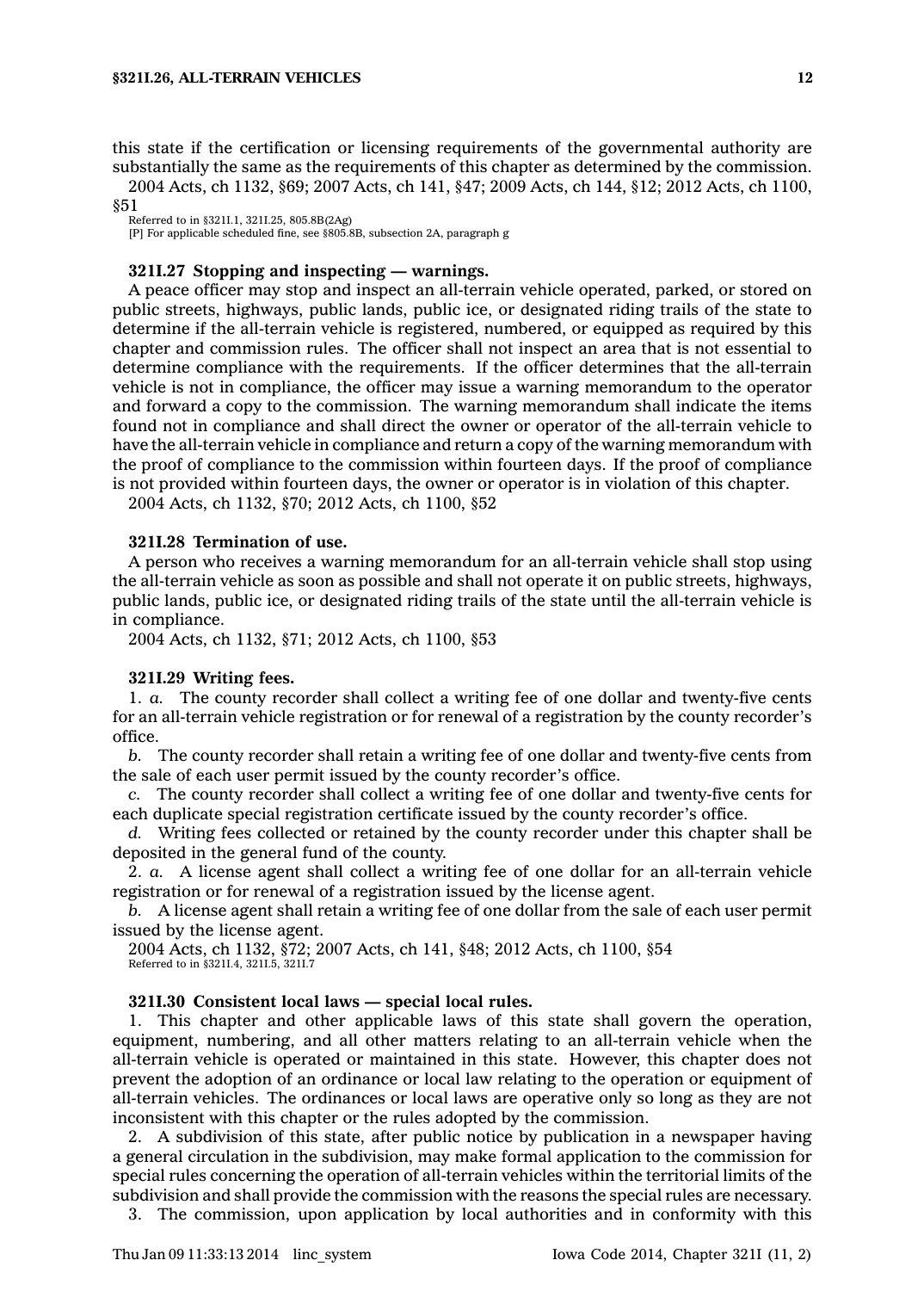chapter, may make special rules concerning the operation of all-terrain vehicles within the territorial limits of <sup>a</sup> subdivision of this state.

2004 Acts, ch 1132, §73

# **321I.31 Owner's certificate of title — in general.**

1. The owner of an all-terrain vehicle acquired on or after January 1, 2000, other than an all-terrain vehicle used exclusively as <sup>a</sup> farm implement or <sup>a</sup> motorcycle previously issued <sup>a</sup> title pursuant to chapter 321, shall apply to the county recorder of the county in which the owner resides for <sup>a</sup> certificate of title for the all-terrain vehicle. The owner of an all-terrain vehicle used exclusively as <sup>a</sup> farm implement may obtain <sup>a</sup> certificate of title. A person who owns an all-terrain vehicle that is not required to have <sup>a</sup> certificate of title may apply for and receive <sup>a</sup> certificate of title for the all-terrain vehicle and, subsequently, the all-terrain vehicle shall be subject to the requirements of this chapter as if the all-terrain vehicle were required to be titled. All all-terrain vehicles that are titled shall be registered.

2. A certificate of title shall contain the information and shall be issued on <sup>a</sup> form the department prescribes.

3. An owner of an all-terrain vehicle shall apply to the county recorder for issuance of <sup>a</sup> certificate of title within thirty days after acquisition. The application shall be on forms the department prescribes and accompanied by the required fee. The application shall include <sup>a</sup> certification signed in writing containing substantially the representation that statements made are true and correct to the best of the applicant's knowledge, information, and belief, under penalty of perjury. The application shall contain the date of sale and gross price of the all-terrain vehicle or the fair market value if no sale immediately preceded the transfer and any additional information the department requires. If the application is made for an all-terrain vehicle last previously registered or titled in another state or foreign country, the application shall contain this information and any other information the department requires.

4. If <sup>a</sup> dealer buys or acquires an all-terrain vehicle for resale, the dealer may apply for and obtain <sup>a</sup> certificate of title as provided in this chapter. If <sup>a</sup> dealer buys or acquires <sup>a</sup> used all-terrain vehicle, the dealer may apply for <sup>a</sup> certificate of title in the dealer's name within thirty days. If <sup>a</sup> dealer buys or acquires <sup>a</sup> new all-terrain vehicle for resale, the dealer may apply for <sup>a</sup> certificate of title in the dealer's name.

5. A manufacturer or dealer shall not transfer ownership of <sup>a</sup> new all-terrain vehicle without supplying the transferee with the manufacturer's or importer's certificate of origin signed by the manufacturer's or importer's authorized agent. The certificate shall contain information the department requires. The department may adopt rules providing for the issuance of <sup>a</sup> certificate of origin for an all-terrain vehicle by the department upon good cause shown by the owner.

6. A dealer transferring ownership of an all-terrain vehicle under this chapter shall assign the title to the new owner, or in the case of <sup>a</sup> new all-terrain vehicle, assign the certificate of origin. Within fifteen days the dealer shall forward all moneys and applications to the county recorder.

7. The county recorder shall maintain <sup>a</sup> record of any certificate of title which the county recorder issues and shall keep each certificate of title on record until the certificate of title has been inactive for five years. When issuing <sup>a</sup> title for <sup>a</sup> new all-terrain vehicle, the county recorder shall obtain and keep on file <sup>a</sup> copy of the certificate of origin. When issuing <sup>a</sup> title and registration for <sup>a</sup> used all-terrain vehicle for which there is no title or registration, the county recorder shall obtain and keep on file the affidavit for the unregistered and untitled all-terrain vehicle.

8. Once titled, <sup>a</sup> person shall not sell or transfer ownership of an all-terrain vehicle without delivering to the purchaser or transferee <sup>a</sup> certificate of title with an assignment on it showing title in the purchaser's or transferee's name. A person shall not purchase or otherwise acquire an all-terrain vehicle without obtaining <sup>a</sup> certificate of title for it in that person's name.

9. If the county recorder is not satisfied as to the ownership of the all-terrain vehicle or that there are no undisclosed security interests in the all-terrain vehicle, the county recorder may issue <sup>a</sup> certificate of title for the all-terrain vehicle but, as <sup>a</sup> condition of such issuance, may require the applicant to file with the department <sup>a</sup> bond in the form prescribed by the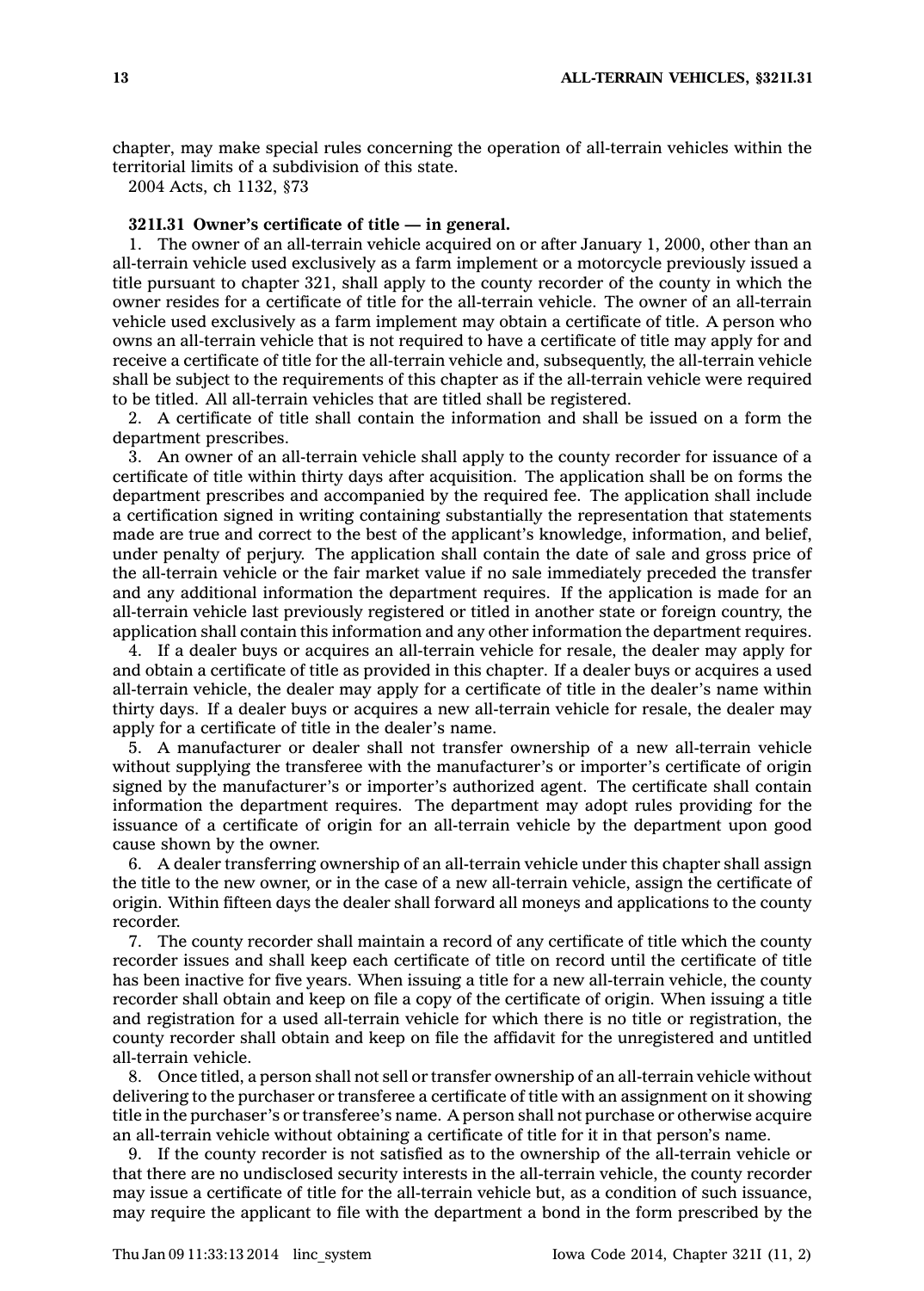department and executed by the applicant, and also executed by <sup>a</sup> person authorized to conduct <sup>a</sup> surety business in this state. The form and amount of the bond shall be established by rule of the department. The bond shall be conditioned to indemnify any prior owner and secured party and any subsequent purchaser of the all-terrain vehicle or person acquiring any security interest in the all-terrain vehicle, and their respective successors in interest, against any expense, loss, or damage, including reasonable attorney fees, by reason of the issuance of the certificate of title of the all-terrain vehicle or on account of any defect in or undisclosed security interest upon the right, title, and interest of the applicant in and to the all-terrain vehicle. Any such interested person has <sup>a</sup> right of action to recover on the bond for any breach of its conditions, but the aggregate liability of the surety to all persons shall not exceed the amount of the bond. The bond shall be returned at the end of three years or prior thereto if the all-terrain vehicle is no longer registered in this state and the certificate of title is surrendered to the department, unless the department has been notified of the pendency of an action to recover on the bond.

10. A motorcycle that has been issued <sup>a</sup> certificate of title pursuant to this section may be issued <sup>a</sup> title pursuant to chapter 321 upon proper application and surrender of the existing title. Upon issuance of <sup>a</sup> title pursuant to chapter 321, the certificate of title previously issued pursuant to this section shall be returned to the issuing county recorder.

2004 Acts, ch 1132, §74; 2007 Acts, ch 141, §49, 50; 2012 Acts, ch 1050, §43, 60; 2012 Acts, ch 1100, §55; 2013 Acts, ch 132, §55; 2013 Acts, ch 140, §97

[T] See Code editor's note on simple harmonization

[T] Subsection 3 amended

### **321I.32 Fees — duplicates.**

1. The county recorder shall charge <sup>a</sup> ten dollar fee to issue <sup>a</sup> certificate of title, <sup>a</sup> transfer of title, <sup>a</sup> duplicate, or <sup>a</sup> corrected certificate of title.

2. If <sup>a</sup> certificate of title is lost, stolen, mutilated, destroyed, or becomes illegible, the first lienholder or, if there is none, the owner named in the certificate, as shown by the county recorder's records, shall within thirty days obtain <sup>a</sup> duplicate by applying to the county recorder. The applicant shall furnish information the department requires concerning the original certificate and the circumstances of its loss, mutilation, or destruction.

3. The duplicate certificate of title shall be marked plainly "duplicate" across its face and mailed or delivered to the applicant.

4. If <sup>a</sup> lost or stolen original certificate of title for which <sup>a</sup> duplicate has been issued is recovered, the original shall be surrendered promptly to the county recorder for cancellation.

5. Five dollars of the certificate of title fees collected under this section shall be remitted by the county recorder to the treasurer of state for deposit in the special all-terrain vehicle fund created under section 321I.8. The remaining five dollars shall be retained by the county and deposited into the general fund of the county.

2004 Acts, ch 1132, §75; 2007 Acts, ch 141, §51

# **321I.33 Transfer or repossession by operation of law.**

1. If ownership of an all-terrain vehicle is transferred by operation of law, such as by inheritance, order in bankruptcy, insolvency, replevin, or execution sale, the transferee, within thirty days after acquiring the right to possession of the all-terrain vehicle, shall mail or deliver to the county recorder of the transferee's county of residence satisfactory proof of ownership as the county recorder requires, together with an application for <sup>a</sup> new certificate of title, and the required fee.

2. If <sup>a</sup> lienholder repossesses an all-terrain vehicle by operation of law and holds it for resale, the lienholder shall secure <sup>a</sup> new certificate of title and shall pay the required fee.

2004 Acts, ch 1132, §76; 2012 Acts, ch 1100, §56

### **321I.34 Security interest — perfection and titles — fee.**

1. A security interest created in this state in an all-terrain vehicle is not perfected until the security interest is noted on the certificate of title.

*a.* To perfect the security interest, an application for security interest must be presented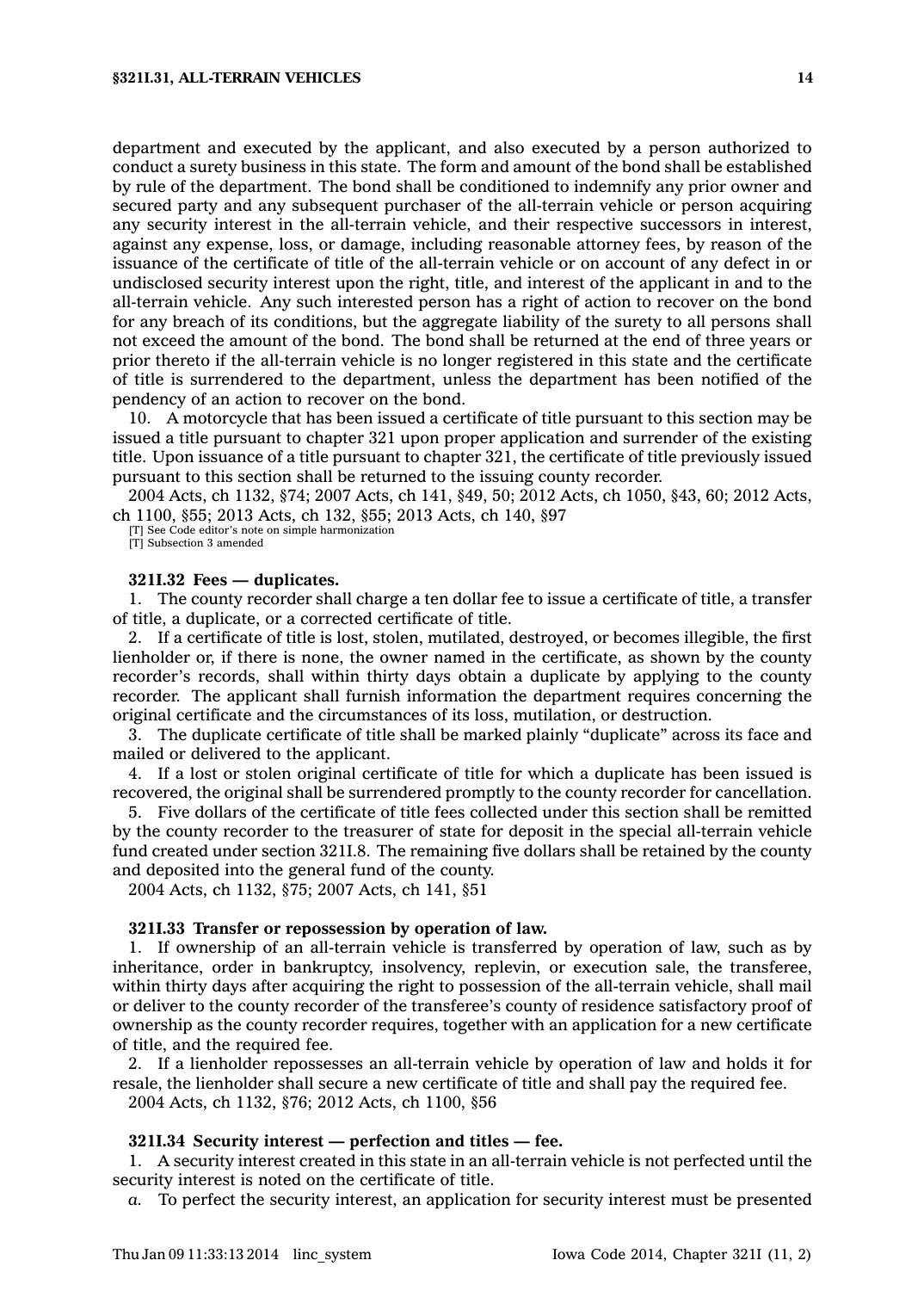along with the original title. The county recorder shall note the security interest on the face of the title and on the copy in the recorder's office.

*b.* The application fee for <sup>a</sup> security interest is ten dollars. Five dollars of the fee shall be credited to the special all-terrain vehicle fund created under section 321I.8. The remaining five dollars shall be retained by the county and deposited into the general fund of the county.

2. The certificate of title shall be presented to the county recorder when the application for security interest or for assignment of the security interest is presented and <sup>a</sup> new or endorsed certificate of title shall be issued to the secured party with the name and address of the secured party upon it.

3. When <sup>a</sup> security interest is discharged, the secured party shall note the cancellation of the security interest on the face of the certificate of title and send the title by first class mail to the office of the county recorder where the title was issued. If the title has been lost or destroyed, the secured party may discharge the security interest by sending <sup>a</sup> signed, notarized statement to the office of the county recorder where the title was issued. The county recorder shall note the release of the security interest in the county records and attach the statement to the certificate of title as evidence of the release of the security interest.

2004 Acts, ch 1132, §77; 2007 Acts, ch 141, §52

# **321I.35 Vehicle identification number.**

1. The department may assign <sup>a</sup> distinguishing number to an all-terrain vehicle when the serial number on the all-terrain vehicle is destroyed or obliterated and issue to the owner <sup>a</sup> special decal bearing the distinguishing number which shall be affixed to the all-terrain vehicle in <sup>a</sup> position to be determined by the department. The all-terrain vehicle shall be registered and titled under the distinguishing number in lieu of the former serial number. Every all-terrain vehicle shall have <sup>a</sup> vehicle identification number assigned and affixed as required by the department.

2. The commission shall adopt, by rule, the procedures for application and for issuance of <sup>a</sup> vehicle identification number for homebuilt all-terrain vehicles.

3. A person shall not destroy, remove, alter, cover, or deface the manufacturer's vehicle identification number, the plate or decal bearing it, or any vehicle identification number the department assigns to an all-terrain vehicle without the department's permission.

4. A person other than <sup>a</sup> manufacturer who constructs or rebuilds an all-terrain vehicle for which there is no legible vehicle identification number shall submit to the department an affidavit which describes the all-terrain vehicle. In cooperation with the county recorder, the department shall assign <sup>a</sup> vehicle identification number to the all-terrain vehicle. The applicant shall permanently affix the vehicle identification number to the all-terrain vehicle in <sup>a</sup> manner that such alteration, removal, or replacement of the vehicle identification number would be obvious.

2004 Acts, ch 1132, §78; 2012 Acts, ch 1100, §57

# **321I.36 Repeat offender — records, enforcement, and penalties.**

1. The commission shall establish by rule <sup>a</sup> recordkeeping system and other administrative procedures necessary to administer this section.

2. A person who pleads guilty to or is convicted of <sup>a</sup> violation of any provision of this chapter while the person's registration privilege is suspended or revoked under administrative procedures is guilty of <sup>a</sup> simple misdemeanor if the person had no other violations within the previous three years which occurred while the person's registration privilege was suspended or revoked.

3. A person who pleads guilty to or is convicted of <sup>a</sup> violation of any provision of this chapter while the person's registration privilege is suspended or revoked under administrative procedures is guilty of <sup>a</sup> serious misdemeanor if the person had one other violation within the previous three years which occurred while the person's registration privilege was suspended or revoked.

4. A person who pleads guilty to or is convicted of <sup>a</sup> violation of any provision of this chapter while the person's registration privilege is suspended or revoked under administrative procedures is guilty of an aggravated misdemeanor if the person had two